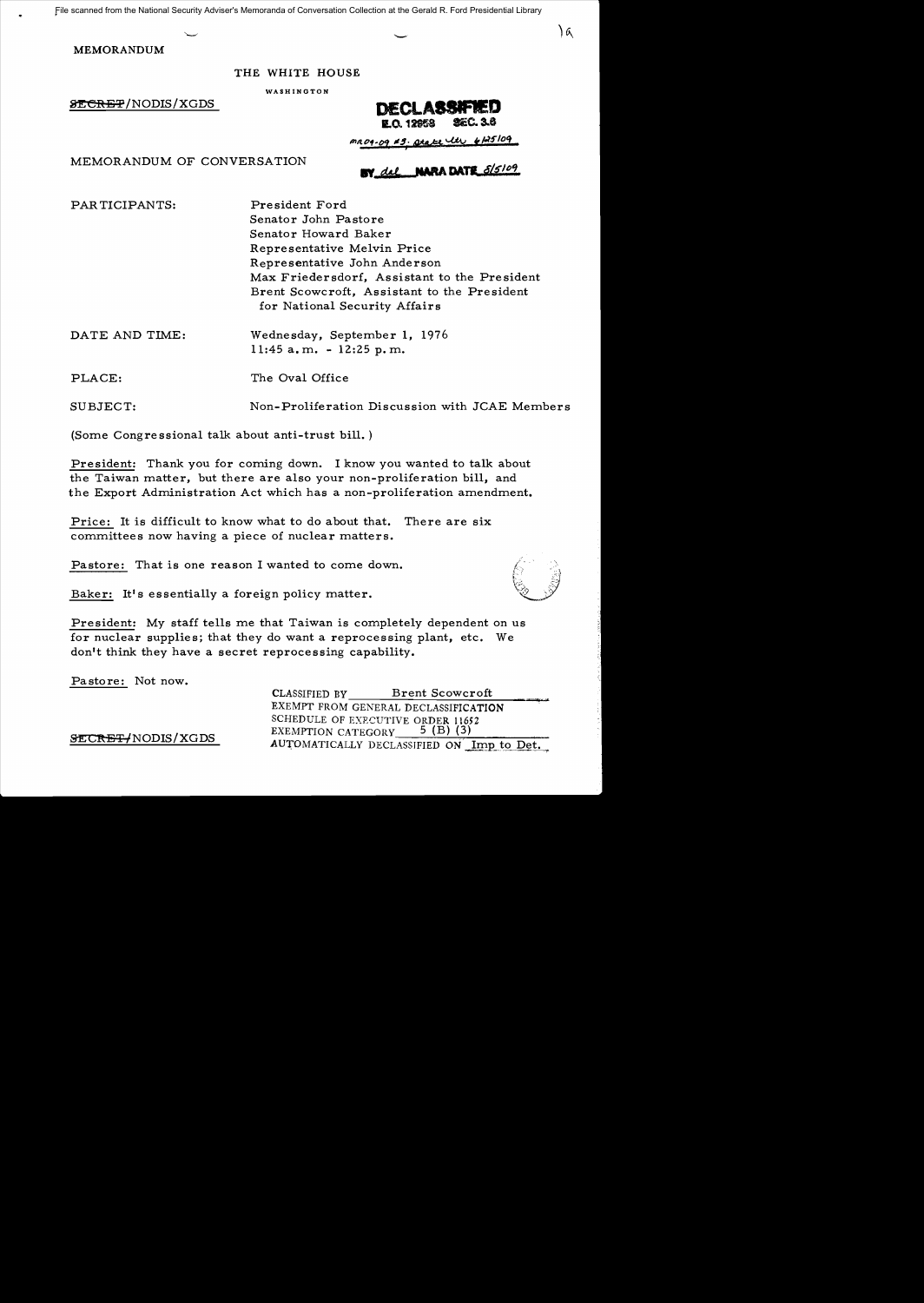# s;B6R);;;~ /NODIS/XGDS - 2

Baker: I am not so sure. They have facricated something.

(It was discus sed what to say to the pres s. It was agreed to say that the group discussed Taiwan. Congress expressed its concern. The President discussed the matter, and he has the matter under consideration. It is sensitive and we will not discuss it. )

Pastore: I won't object to bringing the uranium/nuclear enrichment bill up, though I would let it go over until January.

President: I think we ought to make a try.

Pastore: I will try.



a contant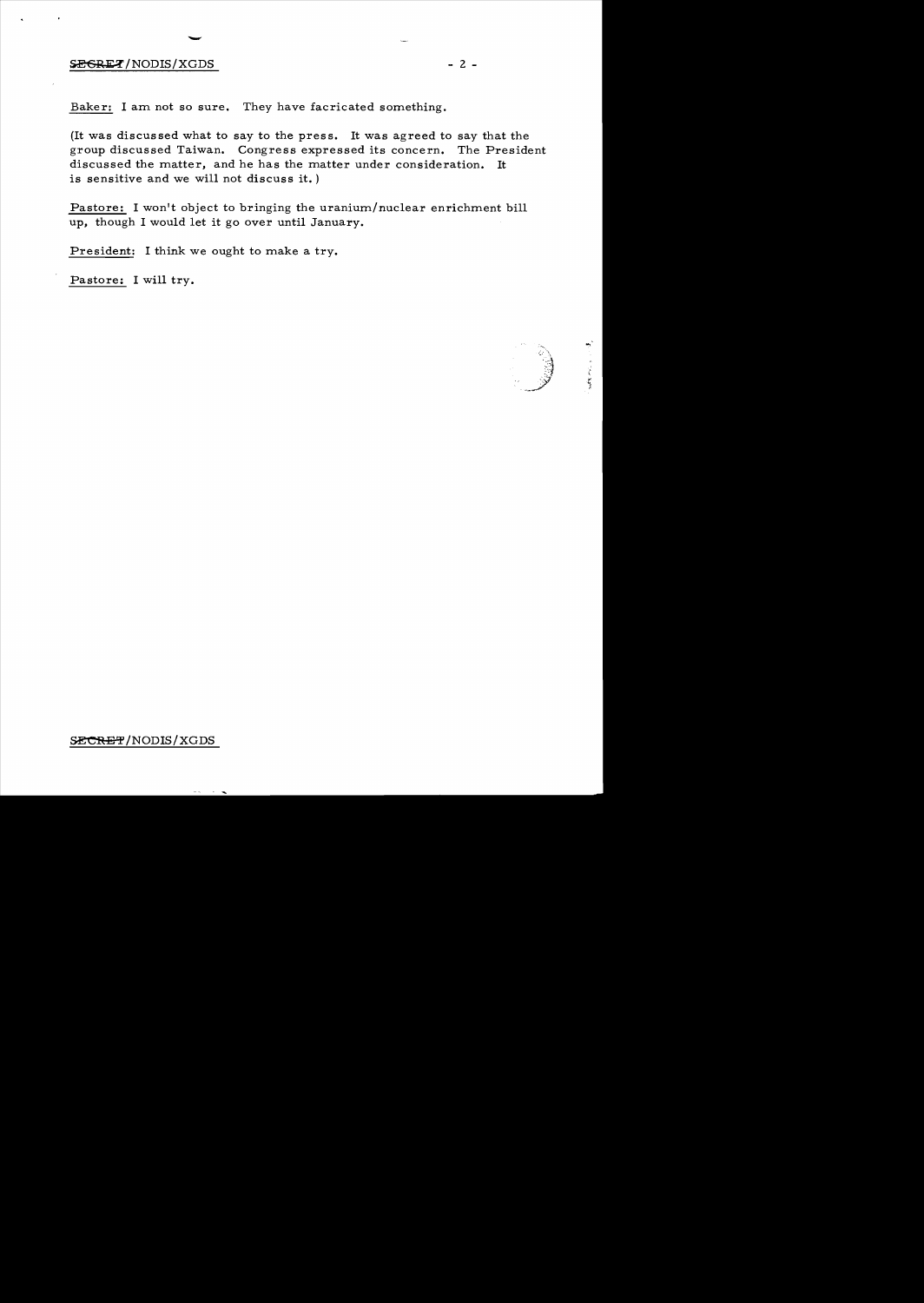#### NATIONAL ARCHIVES AND RECORDS ADMINISTRATION Presidential Libraries Withdrawal Sheet

 $\frac{1}{2}$ 

### WITHDRAWAL ID 018458

REASON FOR WITHDRAWAL . . . . National security restriction TYPE OF MATERIAL . . . . . . Briefing Paper TITLE . . . . . . . . . . . Meeting with Joint Committee on Atomic Energy CREATION DATE . . . . . . 09/01/1976 VOLUME . . . . . . . . . . . . 3 pages COLLECTION/SERIES/FOLDER ID . 031400965 COLLECTION TITLE ...•... National Security Adviser. Memoranda of Conversations BOX NUMBER . . . . . . . . . 21 FOLDER TITLE . . . . . . . . September 1, 1976 - Ford, Joint Committee on Atomic Energy Members DATE WITHDRAWN . . . . . . . 08/02/2004 WITHDRAWING ARCHIVIST . . . . GG

> **PREDACTED**  $913008$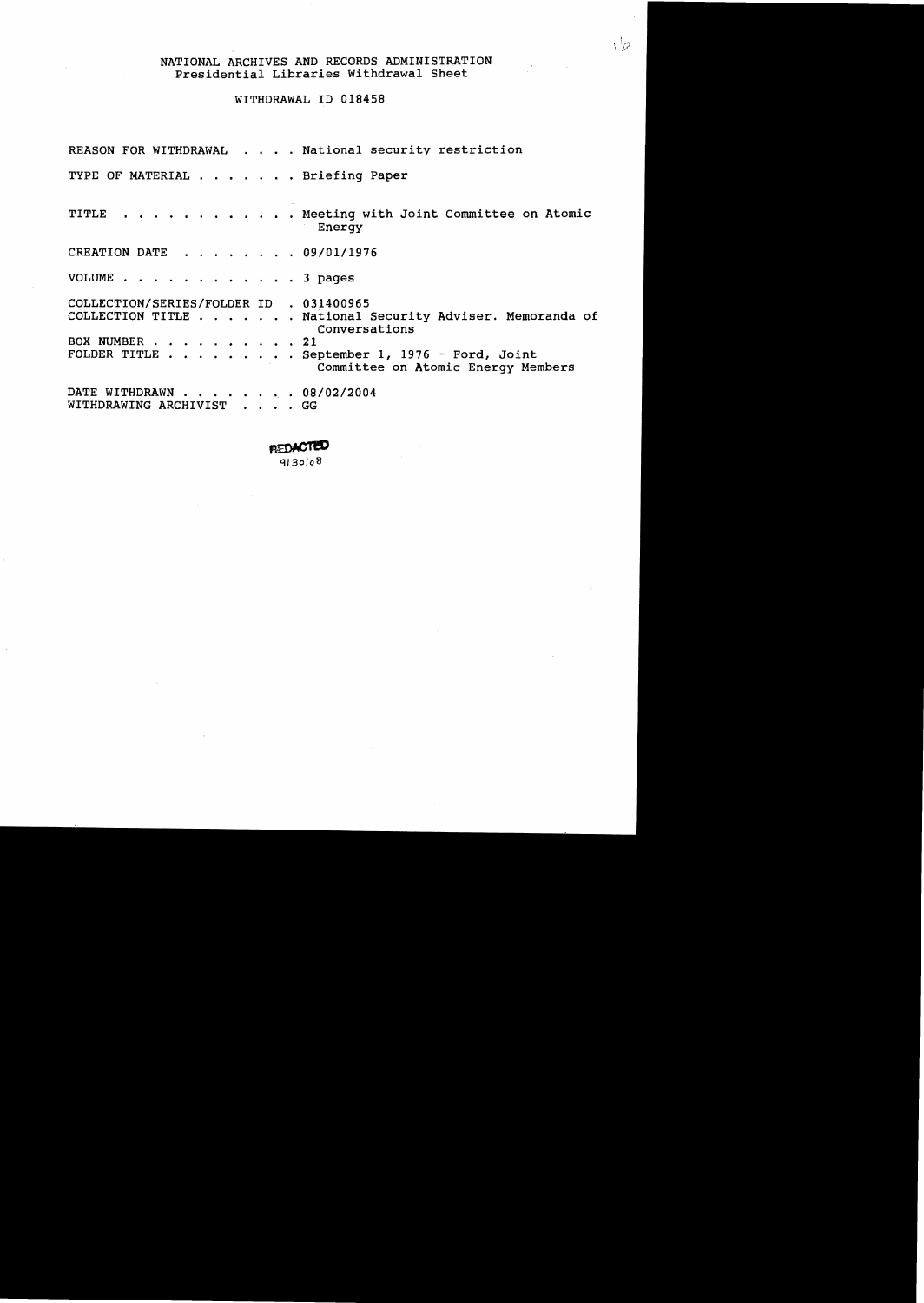# THE WHITE HOUSE

WASHINGTON

XGDS-5

|  |               | MEETING WITH JOINT COMMITTEE ON |  |
|--|---------------|---------------------------------|--|
|  | ATOMIC ENERGY |                                 |  |

DECLASSIFIED . E.O. 12958 SEC. 3.6 **WITH PORTIONS EXEMPTED** Docutr 3/13/08, CIA 15, 9/30/08 MROS-16 #7: parts Uty 3/11/08

Wednesday, 1 September 1976  $11:45 a.m.$ 

From: Brent Scowcroft

# BY dal NARA DATE 11/13/08

PURPOSE T.

II. BACKGROUND, PARTICIPANTS & PRESS ARRANGEMENTS

 $A_{\bullet}$ Background:

- Participants: Senators John Pastore, Howard Baker; Repre- $B.$ sentatives Melvin Price, John Anderson; Max Friedersdorf and Brent Scowcroft
- $C_{\star}$ Press Arrangements: Meeting to be announced; White House photographer.

III. TALKING POINTS

1.



١Ŋ

CREP/XGDS-5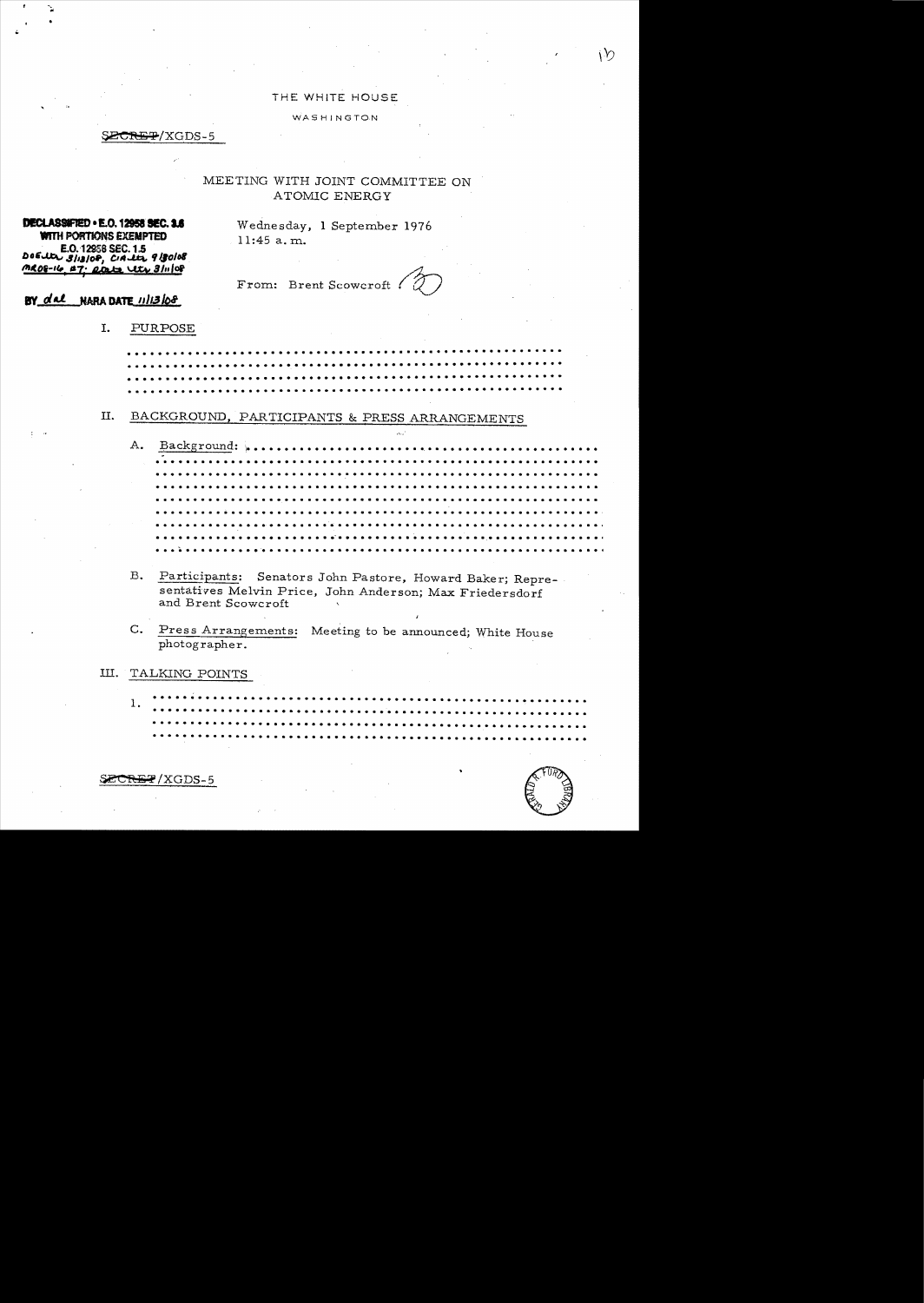# SECRET/XGDS-5

 $\sim$   $\sim$ 

 $\label{eq:2.1} \frac{1}{2} \int_{\mathbb{R}^3} \left| \frac{d\mu}{d\mu} \right|^2 \, d\mu = \frac{1}{2} \int_{\mathbb{R}^3} \left| \frac{d\mu}{d\mu} \right|^2 \, d\mu = \frac{1}{2} \int_{\mathbb{R}^3} \left| \frac{d\mu}{d\mu} \right|^2 \, d\mu.$ 

| $\Delta \sim 100$                                                                      |  |
|----------------------------------------------------------------------------------------|--|
|                                                                                        |  |
|                                                                                        |  |
|                                                                                        |  |
|                                                                                        |  |
|                                                                                        |  |
|                                                                                        |  |
|                                                                                        |  |
|                                                                                        |  |
|                                                                                        |  |
|                                                                                        |  |
|                                                                                        |  |
|                                                                                        |  |
|                                                                                        |  |
|                                                                                        |  |
|                                                                                        |  |
|                                                                                        |  |
| 4.                                                                                     |  |
|                                                                                        |  |
|                                                                                        |  |
|                                                                                        |  |
|                                                                                        |  |
|                                                                                        |  |
| 5.                                                                                     |  |
|                                                                                        |  |
|                                                                                        |  |
|                                                                                        |  |
|                                                                                        |  |
|                                                                                        |  |
|                                                                                        |  |
|                                                                                        |  |
|                                                                                        |  |
|                                                                                        |  |
| 6.                                                                                     |  |
|                                                                                        |  |
|                                                                                        |  |
|                                                                                        |  |
|                                                                                        |  |
|                                                                                        |  |
|                                                                                        |  |
|                                                                                        |  |
|                                                                                        |  |
|                                                                                        |  |
|                                                                                        |  |
|                                                                                        |  |
|                                                                                        |  |
|                                                                                        |  |
|                                                                                        |  |
|                                                                                        |  |
|                                                                                        |  |
| 7.<br>You and the Committee will be kept fully informed.<br>$\mathcal{L}^{\text{max}}$ |  |
|                                                                                        |  |
| 8.                                                                                     |  |
|                                                                                        |  |
|                                                                                        |  |
|                                                                                        |  |
|                                                                                        |  |

 $\overline{a}$ 

 $\alpha$  ,  $\beta$  ,  $\alpha$ 

 $\hat{\mathcal{A}}$ 

 $\hat{\mathbf{r}}$ 

 $-2-$ 

 $\tilde{\mathcal{E}}_{\lambda}$ 

 $\frac{1}{2}$  .

 $\frac{1}{2} \sum_{i=1}^{n} \frac{1}{2} \sum_{j=1}^{n} \frac{1}{2} \sum_{j=1}^{n} \frac{1}{2} \sum_{j=1}^{n} \frac{1}{2} \sum_{j=1}^{n} \frac{1}{2} \sum_{j=1}^{n} \frac{1}{2} \sum_{j=1}^{n} \frac{1}{2} \sum_{j=1}^{n} \frac{1}{2} \sum_{j=1}^{n} \frac{1}{2} \sum_{j=1}^{n} \frac{1}{2} \sum_{j=1}^{n} \frac{1}{2} \sum_{j=1}^{n} \frac{1}{2} \sum_{j=1}^{n$ 



 $\sim$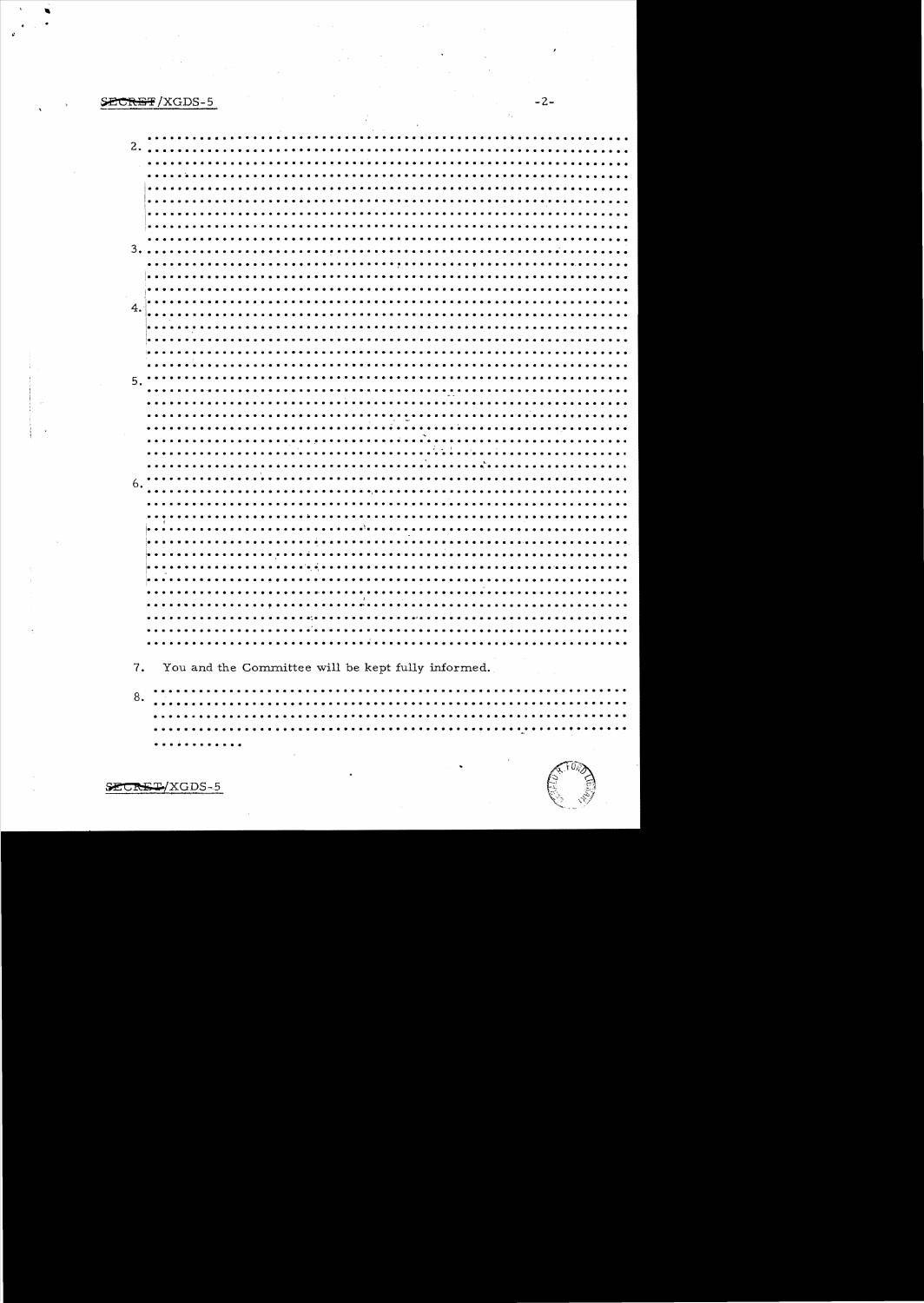# SECRET/XGDS-5

| 10.1 |  |  |  |  |  |  |  |  |  |  |  |  |  |  |  |  |  |  |  |  |  |  |  |  |  |  |  |  |  |  |  |
|------|--|--|--|--|--|--|--|--|--|--|--|--|--|--|--|--|--|--|--|--|--|--|--|--|--|--|--|--|--|--|--|
|      |  |  |  |  |  |  |  |  |  |  |  |  |  |  |  |  |  |  |  |  |  |  |  |  |  |  |  |  |  |  |  |
|      |  |  |  |  |  |  |  |  |  |  |  |  |  |  |  |  |  |  |  |  |  |  |  |  |  |  |  |  |  |  |  |
|      |  |  |  |  |  |  |  |  |  |  |  |  |  |  |  |  |  |  |  |  |  |  |  |  |  |  |  |  |  |  |  |
|      |  |  |  |  |  |  |  |  |  |  |  |  |  |  |  |  |  |  |  |  |  |  |  |  |  |  |  |  |  |  |  |
|      |  |  |  |  |  |  |  |  |  |  |  |  |  |  |  |  |  |  |  |  |  |  |  |  |  |  |  |  |  |  |  |

SECREP/XGDS-5



 $-3-$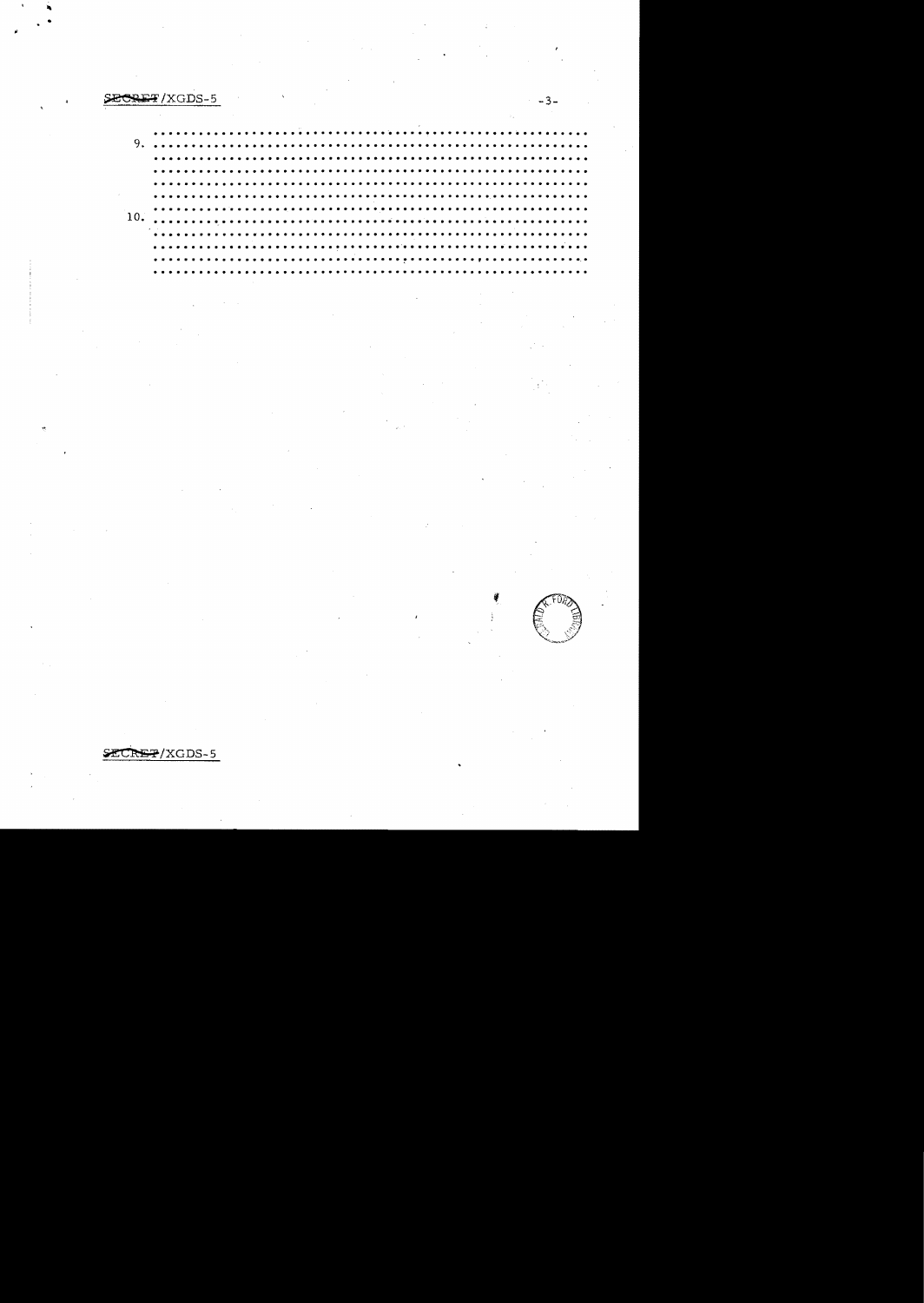#### MEMORANDUM

#### THE WHITE HOUSE

WASHINGTON

CONFIDENTIA

September 1, 1976

MEMORANDUM FOR: THE PRESIDENT

FROM: BRENT SCOWCROFT

SUBJECT: Additional Background and Talking Points for your Meeting with Senator Pastore and Other Members of the Joint Committee on Atomic Energy

۱Ç.

Since your meeting with Senator Pastore has been expanded to include other members of the Joint Committee, there are two other subjects which may be raised. Background and talking points for these subjects follow:

#### The Pastore Nuclear Bill

#### Background

Senator Pastore introduced on August 25 the Nuclear Explosive Proliferation Control Act of 1976. Congressman Anderson and Price introduced it by request in House. The bill is intended to impose much stricter controls on U.S. nuclear exports, and to use these exports as leverage to bring other countries nuclear policies into line with ours. Administration witnesses testified on the bill on August 31. Four main points were made:

- The bill has some good features that would advance our nonproliferation policies.
- Some provision of the bill, however, would drive away many of our nuclear partners -- both supplier and recipient countries.
- We are prepared to work with the Committee toward achieving an effective bill.
- The President has a major nuclear study underway and we will be able to cooperate with the committee most effectively after decisions are reached in the very near future.

**CONFIDENTIA** 

**DECLASSIFIED 1950. 3.6**  $008$  it  $3h3h09$ ptate reth 3/11/08

BY dal NARA DATE 11/13/08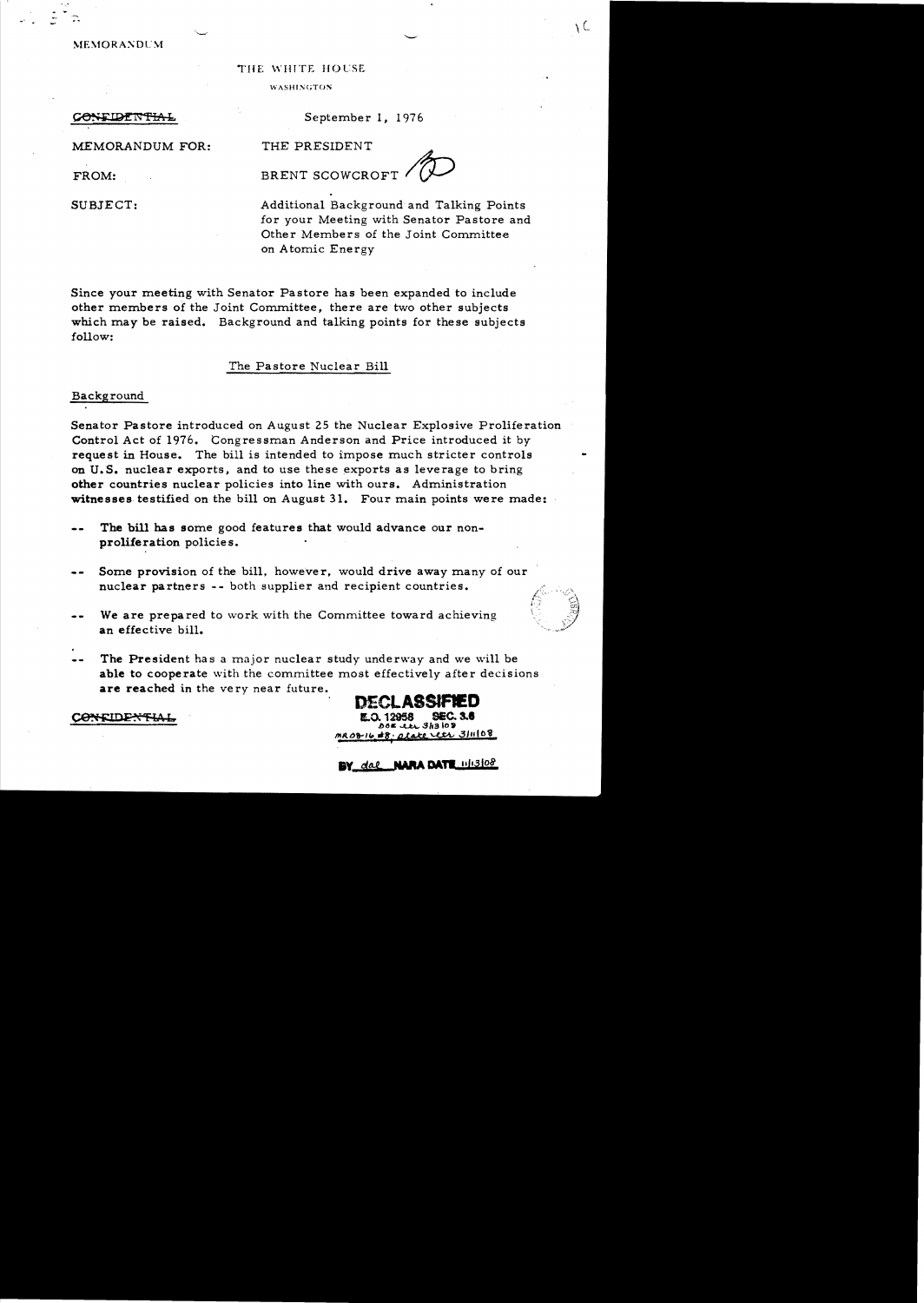#### CONFIDENTIAL

". "

#### Talking Points

- It is important that we work together in this important, non-partisan area.
- Based on yesterday's hearings, it is clear that we share common objectives, and there are many useful features in your bill.
- My policy review will be completed by the end of next week, and we will be working closely with the Committee.

#### The Export Administration Act of 1976

#### Background

Congressmen. Price and Anderson are considering asking that the Export Administration Act of 1976 be sequentially referred to the JCAE since the House International Relations Committee added a nuclear non-proliferation amendment to the bill. We would encourage this action because the amendment is unworkable, and also to delay the bill with a hope to deleting the unacceptable Arab boycott provisions.

Talking Point (if the issue is raised)

It seems to me that the non-proliferation amendment added to the Export bill should be reviewed in the context of what you are seeking to achieve with your nuclear export bill. Referral to the Joint Committee would definitely be in order.

#### ONFIDENTIAI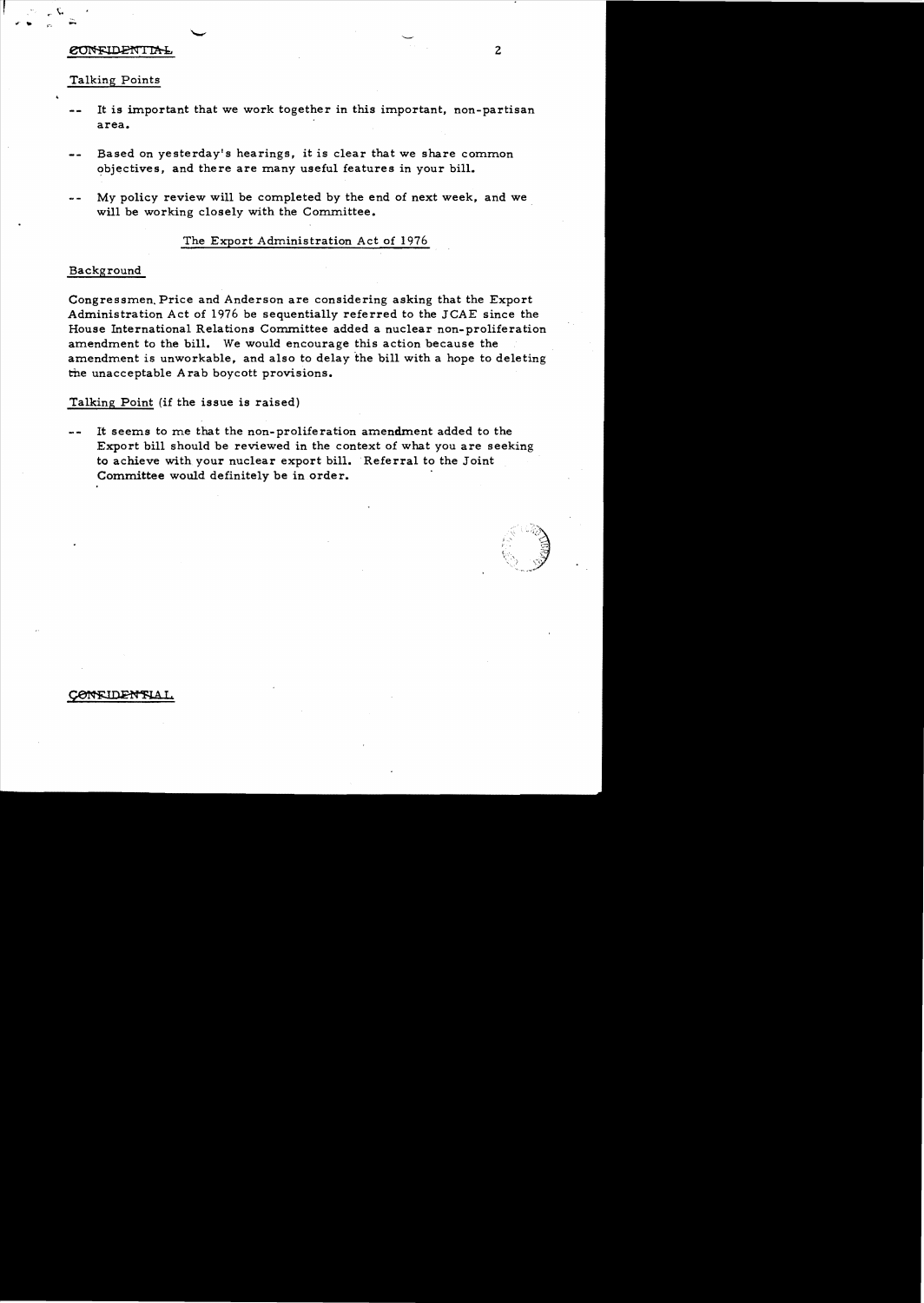## NATIONAL ARCHIVES AND RECORDS ADMINISTRATION Presidential Libraries Withdrawal Sheet

## WITHDRAWAL ID 018460

REASON FOR WITHDRAWAL . . . . National security restriction TYPE OF MATERIAL . . . . . . Memorandum CREATOR'S NAME . . . . . . . David Elliott, William Gleysteen CREATOR'S NAME . . . . . . . David Elliott, W<br>RECEIVER'S NAME . . . . . . Brent Scowcroft DESCRIPTION . . . . . . . . Re Taiwan CREATION DATE ... 08/27/1976 VOLUME . . . . . . . . . . . . 2 pages COLLECTION/SERIES/FOLDER ID . 031400965 COLLECTION TITLE . .... National Security Adviser. Memoranda of Conversations BOX NUMBER . . . . . . . . . . 21 FOLDER TITLE . . . . . . . . September 1, 1976 - Ford, Joint Committee on Atomic Energy Members DATE WITHDRAWN . . . . . . . 08/02/2004 WITHDRAWING ARCHIVIST . . GG

#### **REDACTED**

3111)0&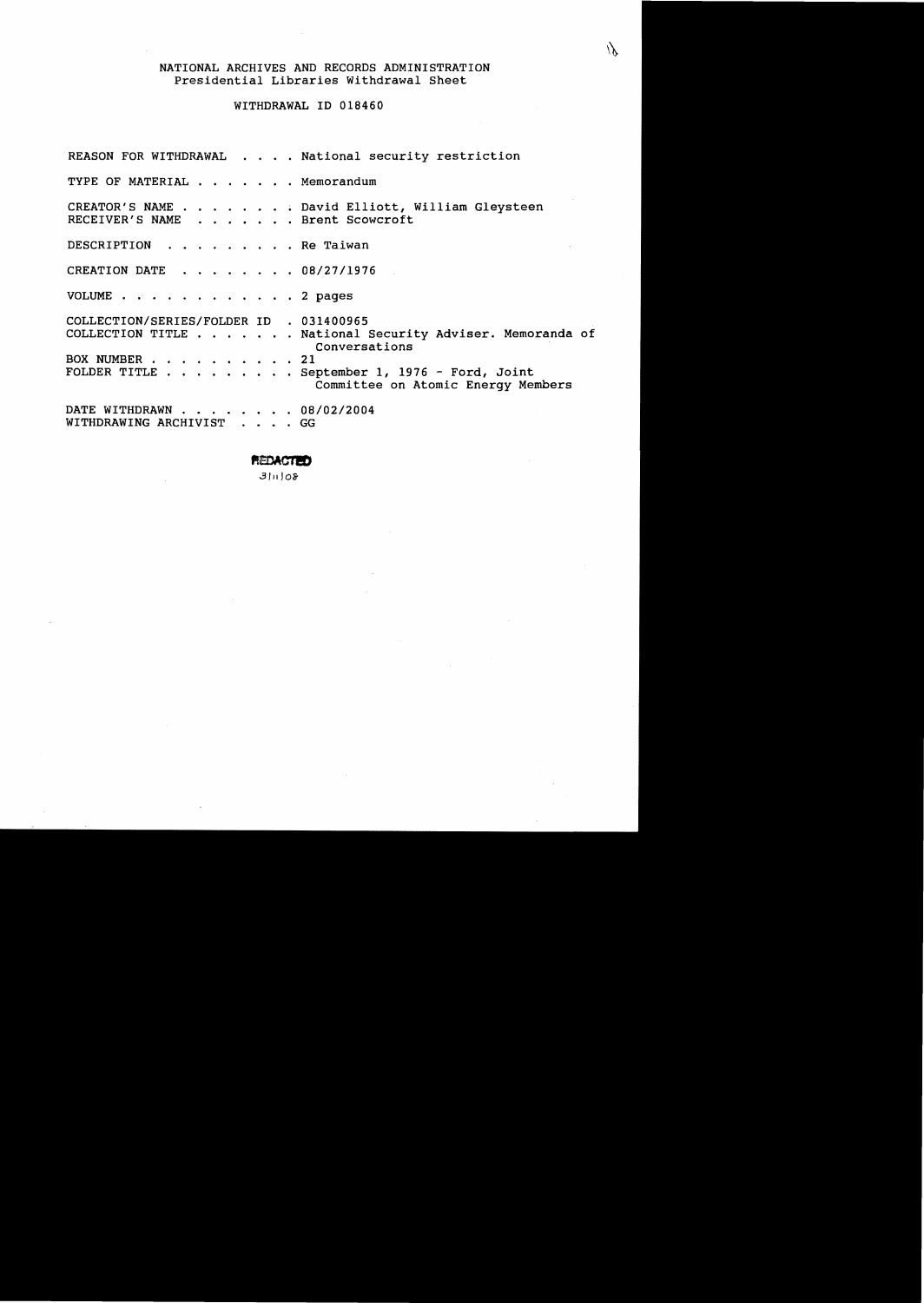MEMORANDUM

NATIONAL SECURITY COUNCIL

|                                |                                                     | INFORMATION     | Dan Sext                                                                                |
|--------------------------------|-----------------------------------------------------|-----------------|-----------------------------------------------------------------------------------------|
|                                |                                                     | August 27, 1976 |                                                                                         |
| MEMORANDUM FOR BRENT SCOWCROFT |                                                     |                 | DECLASS\FIED . E.O. 12958 SEC. 3.6<br>WITH PORTIONS EXEMPTED                            |
| FROM:                          | DAVID ELLIOTT $\oint f$<br>WILLIAM GLEYSTEEN $\ell$ |                 | E.O. 12958 SEC. 1.5<br>DOE Ut 3/13/08; CIA Utr 9130/08<br>MRO8-16 #9: etate Utr 3/11/08 |
| SUBJECT:                       |                                                     |                 | BY dal NARADATE 113/08                                                                  |
|                                |                                                     |                 |                                                                                         |
|                                |                                                     |                 |                                                                                         |
|                                |                                                     |                 |                                                                                         |
|                                |                                                     |                 |                                                                                         |
|                                |                                                     |                 |                                                                                         |
|                                |                                                     |                 |                                                                                         |
|                                |                                                     |                 |                                                                                         |
|                                |                                                     |                 |                                                                                         |
|                                |                                                     |                 |                                                                                         |
|                                |                                                     |                 |                                                                                         |
|                                |                                                     |                 |                                                                                         |
|                                |                                                     |                 |                                                                                         |
|                                |                                                     |                 |                                                                                         |
|                                |                                                     |                 |                                                                                         |
|                                |                                                     |                 |                                                                                         |
|                                |                                                     |                 |                                                                                         |
|                                |                                                     |                 |                                                                                         |
|                                |                                                     |                 |                                                                                         |
|                                |                                                     |                 |                                                                                         |
|                                |                                                     |                 |                                                                                         |
|                                |                                                     |                 |                                                                                         |
|                                |                                                     |                 |                                                                                         |
|                                |                                                     |                 |                                                                                         |
|                                |                                                     |                 |                                                                                         |
|                                |                                                     |                 |                                                                                         |
|                                |                                                     |                 |                                                                                         |
|                                |                                                     |                 |                                                                                         |
|                                |                                                     |                 |                                                                                         |
|                                |                                                     |                 |                                                                                         |
|                                |                                                     |                 |                                                                                         |
|                                |                                                     |                 |                                                                                         |
|                                |                                                     |                 |                                                                                         |
|                                |                                                     |                 |                                                                                         |

SECRET

4829

 $\overline{\mathcal{J}}$ 

(1)<br>「大学」<br>「大学」<br>「大学」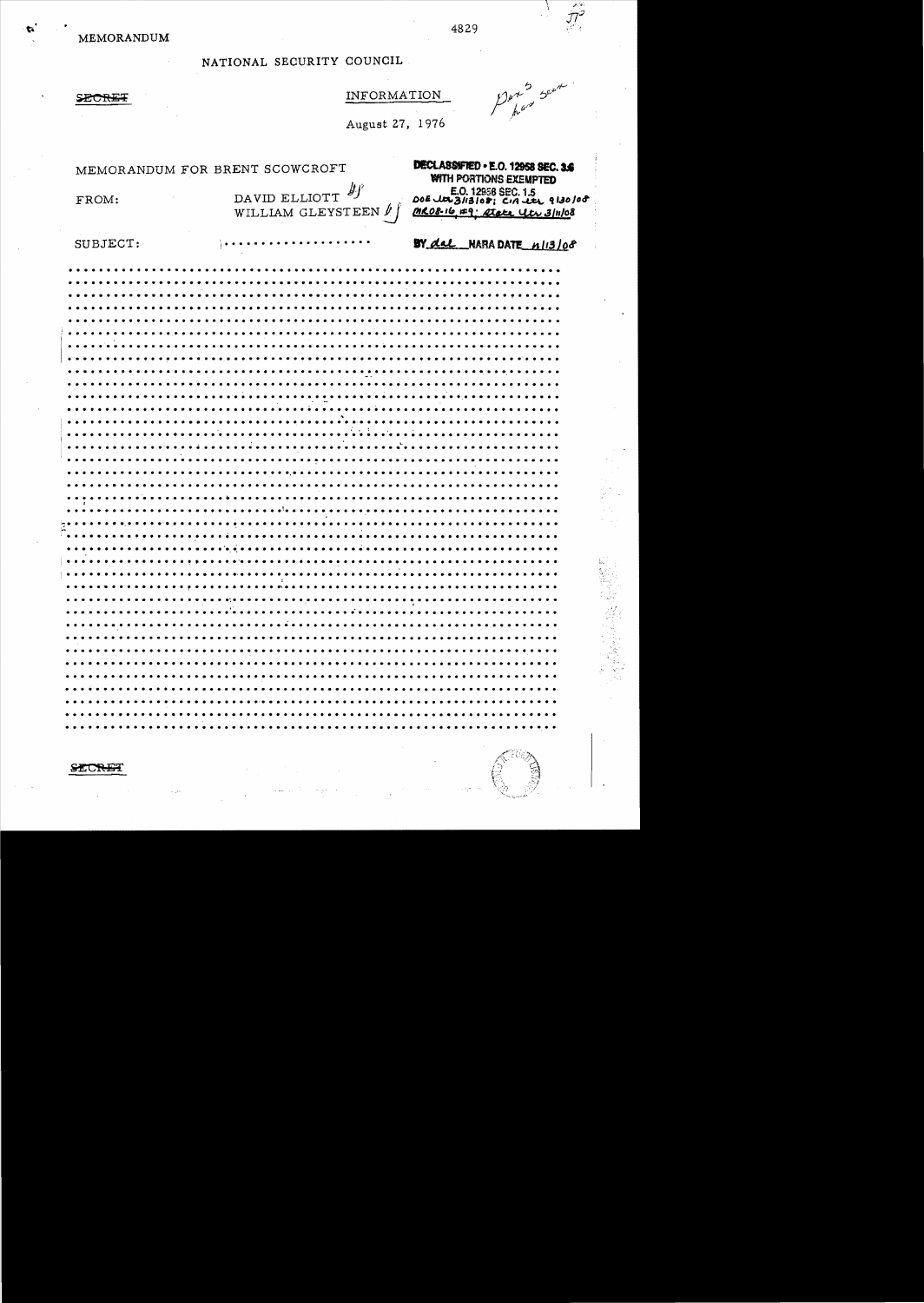| . |  |
|---|--|
|   |  |
|   |  |
|   |  |
|   |  |
|   |  |
|   |  |
|   |  |
|   |  |
|   |  |
|   |  |
|   |  |
|   |  |
|   |  |
|   |  |
|   |  |
|   |  |
|   |  |
|   |  |
|   |  |
|   |  |
|   |  |
|   |  |
|   |  |
|   |  |
|   |  |
|   |  |
|   |  |
|   |  |
|   |  |
|   |  |
|   |  |
|   |  |
|   |  |
|   |  |
|   |  |
|   |  |
|   |  |
|   |  |
|   |  |
|   |  |
|   |  |
|   |  |
|   |  |
|   |  |
|   |  |
|   |  |
|   |  |

 $\overline{2}$ 

 $\mathbf{w}_1$ 

غود.<br>ته

Ý.

 $\sigma$  .

T SЕ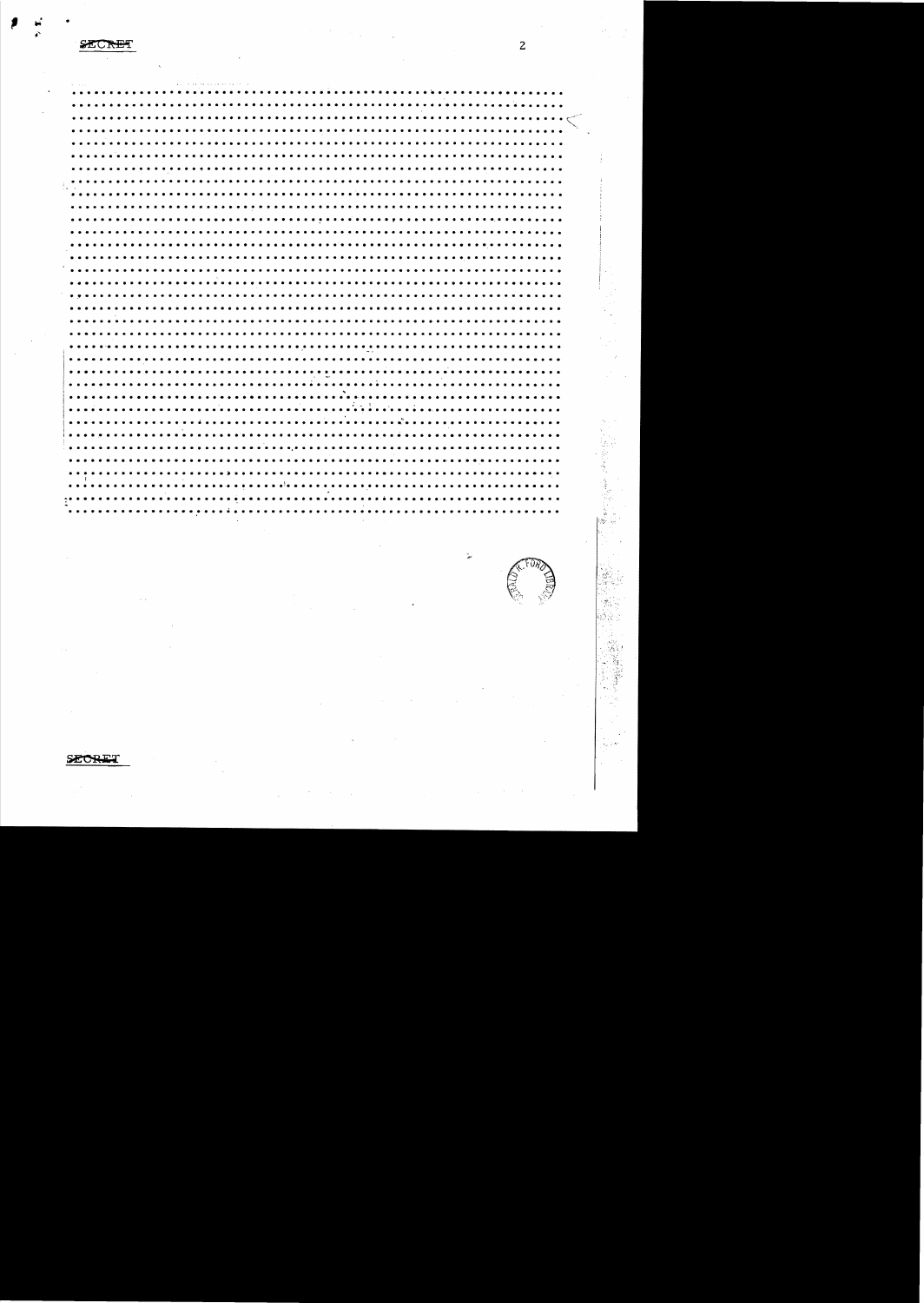Berlin comme a cinq juration. P/Pastire/Price/Androsen/Korker  $15972 111456m - 12715pn$ (Some Pary talk about anti-Territ hill) P Thank you for ening down, Ihm you then analog your une protis will au 6 courtes nous hommes après j'une - writters. Pastre That is good receiver I would to concelant Besher Essex a Elenatri P Un stoff alls une that Tarrian is very they<br>dependent on us for une signalis; that they<br>de want a requirement of the internation Pastire unt erour. Bolom I wit so serve. Thong have fobtainted **DECLASSIFIED** E.O. 12958 9EC. 3.6 MR 08-09 #3; ptate Van 6/25/09 W dal NARA DATE 8/5/09 Tark w/Perry -EJ.